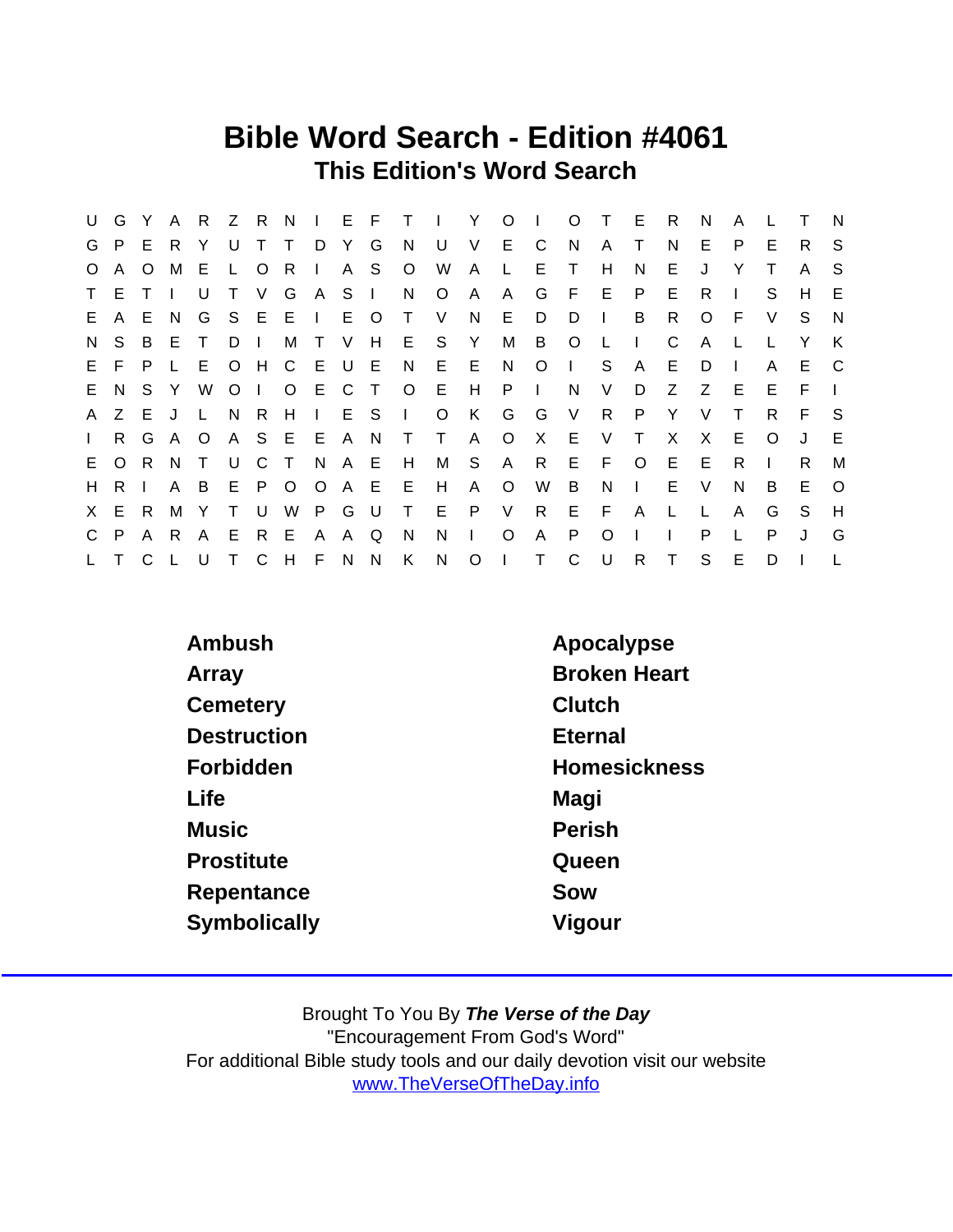## Bible Word Search - Edition #4061 Word Search Answer Guide

| <b>u</b>     |              |             |                |       |                 |  |                  |                   | g Ya Rz r n i e f t i y o i o t e r |                |              |                |                |              |              |              | n              | a            |              | t            | n            |
|--------------|--------------|-------------|----------------|-------|-----------------|--|------------------|-------------------|-------------------------------------|----------------|--------------|----------------|----------------|--------------|--------------|--------------|----------------|--------------|--------------|--------------|--------------|
| g            | p e          |             | R              |       | y U T t d y g   |  |                  | n u               |                                     |                | $V$ E C      |                | N A T          |              |              | N            | E              | P            | E            | R.           | -S           |
| $\circ$      | a            | $\circ$     | M              | E I O | R i a S         |  |                  | $\overline{O}$    | W                                   | a I            |              | e              | $\mathbf{t}$   | h.           | n            | e            |                | V            | t            | a            | S.           |
| t            | e            | ti          |                |       |                 |  | UT v G A s i n   |                   | $\overline{O}$                      | a              | a            | $\mathbf{g}$   | $-f$           | e            | P            | E.           | $\overline{R}$ | $\mathbf{I}$ | S.           | H            | E            |
| Е.           | a e          |             | n              |       |                 |  | g S E E I E o t  |                   | $\mathsf{V}$                        | N.             | E            | D              | $D$ $\vdots$   |              | B            | $\mathsf{R}$ | $\circ$        | - F          | $\mathsf{V}$ | S.           | N            |
| n            | S.           | $\mathbf b$ | e              | t d I |                 |  |                  |                   | M T V H e S Y                       |                | M            |                | B O L          |              | $\sim 1$ .   | C            | A              | −L.          |              | Y            | K            |
|              | e f          | P           | $\mathbb{R}^n$ |       | e o h C E U e   |  |                  | N,                | $\mathbf{e}$                        |                | e n o        |                | - i -          | S            | a a          | $\mathbf{e}$ | d              | j.           | a            | e            | - C          |
|              | ens Y        |             |                |       |                 |  |                  |                   | woi o e C T o E h p                 |                |              | $\sim 1$ .     |                | n v          | d            |              | $Z$ $Z$        | E            | $\mathbf{e}$ | f            | $\mathbf{1}$ |
| A            | Z            | e j         |                | L n r |                 |  | Hies I           |                   | $\circ$                             | K              | G            | $\overline{g}$ | V              | $\mathsf{r}$ | <b>p</b>     | $\mathsf{V}$ | $\mathsf{v}$   | $\top$       | $\mathsf{r}$ | f            | -S           |
| $\mathbf{i}$ |              | R g         |                |       |                 |  |                  | a o A S e e a N t | T                                   | A O            |              | $\mathbf{x}$   | E v            |              | $\mathsf{t}$ | $\mathsf{x}$ | x E            |              | $\circ$      | $\mathbf{i}$ | E.           |
| e            | $\circ$      | - R         |                |       |                 |  | nt U C t n a E h |                   |                                     |                | M S a R      |                |                | e F o        |              | $\mathsf{e}$ | $\mathbf{e}$   | R.           | -i-          | $\mathsf{r}$ | м            |
|              | hri          |             |                |       |                 |  |                  | A B e p O o a E e |                                     | h a O          |              | W              | $\overline{B}$ | n            | $\sim 1$ .   | $\mathbf{e}$ | $\mathbf{V}$   | N.           | b            | e            | $\circ$      |
|              | x e r        |             |                |       | M Y t u w P g U |  |                  | $-t$              | e                                   |                | p v          | $\mathsf{R}$   | e f            |              | a            | $\mathsf{L}$ | $\sim 1$ .     | A            | g            | s            | H            |
| $\mathbf{C}$ | p            |             | Ar             |       | a e r e a A Q   |  |                  | n                 | n                                   | $\mathbf{i}$   | $\mathsf{o}$ | a              | $\mathsf{P}$   | $\circ$      | $\mathbf{i}$ | j.           | p              | L.           | p            | j.           | g            |
| $\mathbf{L}$ | $^{\dagger}$ |             | C L            |       | UTCHfnn         |  |                  | $\mathsf{k}$      | $\mathsf{N}$                        | O <sub>1</sub> |              | $\top$         | $\mathsf{C}$   | – U          | R.           | T            | S              | E            | D            | $\mathbf{I}$ |              |

Ambush: Diagonal **Andrace Apocalypse: Diagonal** Array: Diagonal Broken Heart: Diagonal Cemetery: Diagonal Clutch: Horizontal Destruction: Horizontal **Eternal: Vertical** Forbidden: Horizontal **Homesickness: Vertical** Life: Diagonal Magi: Diagonal Music: Diagonal **Perish: Horizontal** Prostitute: Diagonal **Queen: Vertical** Repentance: Horizontal Sow: Horizontal Symbolically: Horizontal Vigour: Diagonal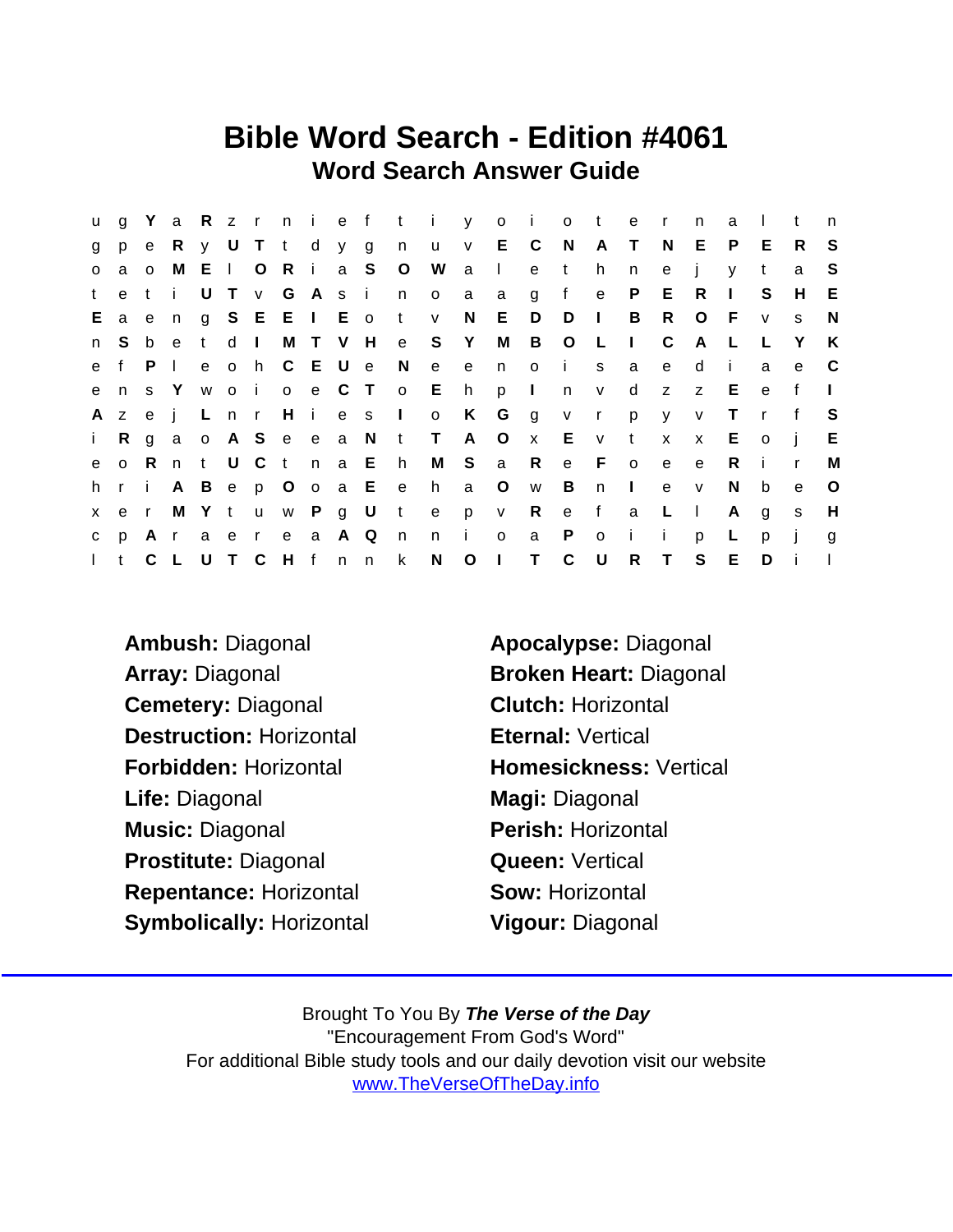## Bible Word Search - Edition #4061 Words Used And Their Definitions

Ambush

A sudden and unexpected attack; To attack unexpectedly

Apocalypse

Uncovering in the sense of revealing a hidden glory.

Array

An arrangement or order

Broken Heart Hurt feelings

**Cemetery** 

A place to bury the dead; Jesus exorcised demons from a man who lived in one (See Mark 5:1-20)

**Clutch** To hold onto something

**Destruction** 

The act of breaking down, killing, or obliterating

Eternal

Timeless; existing outside of time

Forbidden Not allowed; Prohibited

Homesickness

A longing for home after being away from it for any amount of time

Life

Existence on the physical or spiritual level